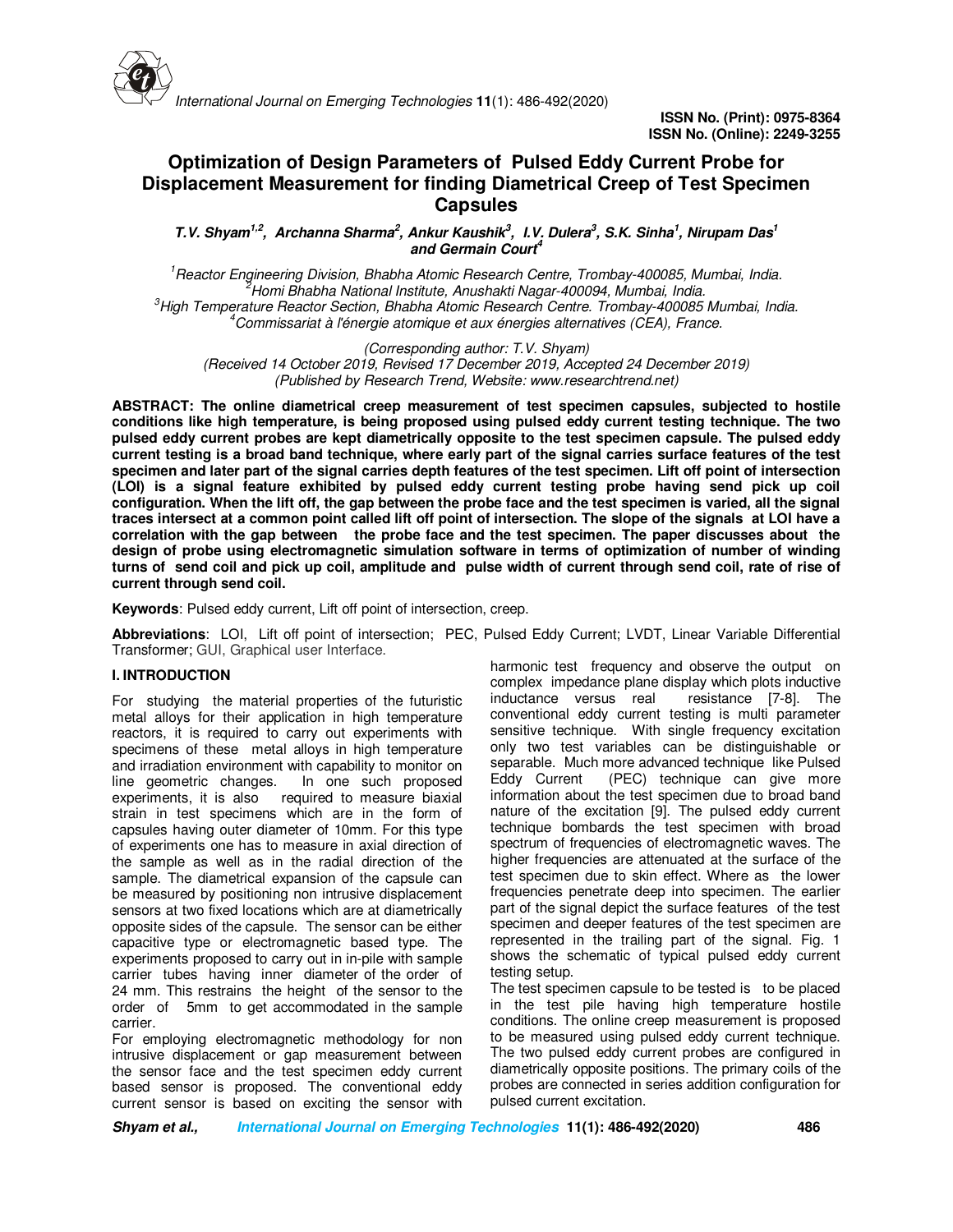

**Fig. 1.** The schematic of typical pulsed eddy current testing setup.

The pickup coil voltages can be signal processed independently to derive the lift off or gap of the probe with respect to the the test specimen. The measurement of respective lift off of each probe can realize the diametrical creep. The schematic of experimental setup for pulsed eddy current probe based test setup for diametrical creep measurement is shown in Fig. 2. The signals acquired can be acquired in PXI based high data acquisition. The slope of the signals at the Lift off point of Intersection can be calibrated and correlated to the lift off parameter.



**Fig. 2.** Schematic of experimental setup for pulsed eddy current probe based test setup for diametrical creep measurement.

## **II. RELEVANCE OF LIFT OFF POINT OF INTERSECTION ( LOI)**

Lift-off term in eddy current testing terminology is defined as the gap between the eddy current sensor face and the test specimen. The lift off is generally a sensitive eddy current testing parameter which has a strong bearing on the measurement of other eddy current testing parameters like electrical conductivity and thickness of the test specimen. Similarly lift off measurement is affected by a lesser degree by the other eddy current parameters like electrical conductivity and the thickness of the test specimen. The Fig. 3 depicts the lift off measurement.

The unique phenomenon observed in pulsed eddy current technique is the lift off point of intersection where signal traces intersect at a common point by varying the lift off parameter. This Lift Off point of Intersection (LOI) is an interesting feature of the pulse current signals. Much literature has been written on this

feature [1]. The LOI feature has importance while measuring the parameters other than lift off as the lift off effect remains invariant at LOI. The Fig. 4 depicts typical response signals with different lift off conditions.



**Fig. 3.** Schematic showing conceptual lift off measurement.

#### **III. OTHER TECHNIQUES FOR CREEP MEASUREMENT**

Creep measurement of specimens having 23 mm inner diameter, using six nozzle air gauge is reported to be done in NRU reactor [2]. Idaho National Laboratory has reported work on use of LVDT (Linear Variable Differential Transformer) based instrumented creep test rig [3]. It is reported Diameter Gauge has been used for in-pile measurements by Idaho National Laboratory (INL) for in-pile measurements for assessing cladding creep [4]. The diameter gauge is based on LVDT-based technology. It consists of two sets of primary excitation coils and secondary pickup coils wound adjacent on a ferritic bobbin with mirror symmetry. It is reported in the Siloette reactor of the Centre de Grenoble du CEA, strain relaxation measurement of a helicoidal spring specimen in axial direction was carried out with Resonant cavity method [5]. Creep measurement based on low frequency, square configuration potential drop measurements suitable for high temperature and high pressure power station components has been reported [6].



**Fig. 4.** Schematic showing typical pickup signals for varying lift off conditions.

## **IV. ELECTROMAGNETIC MODELING OF THE GAP SENSOR**

The gap sensor was modeled for computation of voltage in the pick up coil. The pick up voltages were calculated for various gap settings between the probe face and the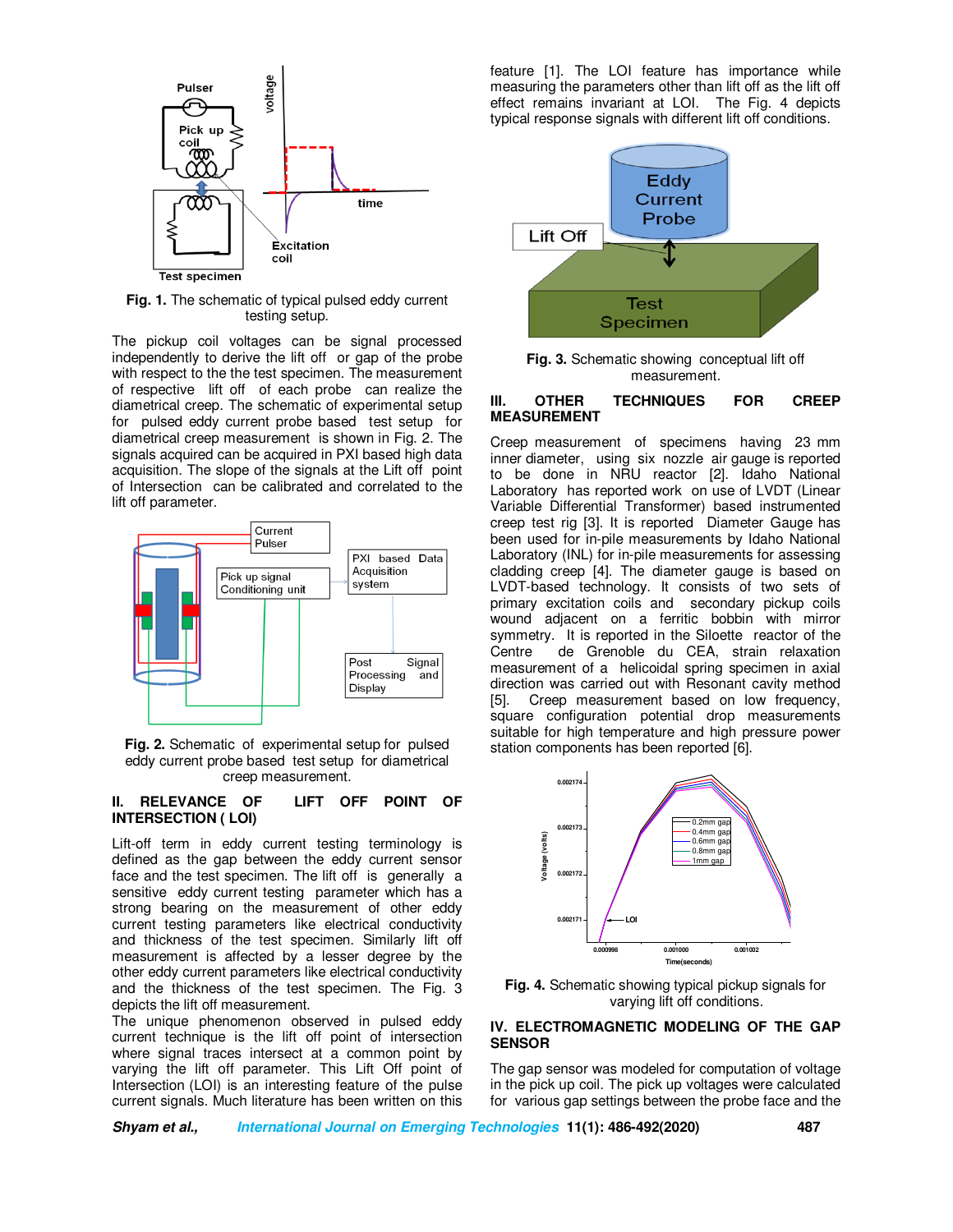test specimen. The test specimen is set to have a disc shape. The send and pickup coils were circular in shape having rectangular cross section. The send coil and pick up coil are placed concentric with each other. The axes of the coils are perpendicular to the face of the disc shaped test specimen. The geometry model is shown in Fig. 5. The send coil is set to carry a constant current pulse with 16 ampere current and having pulse width time of 1 milli second. The parametric study with various conditions of gap between the test specimen and send coil and pick up coil assembly were carried out. The Magnetic Field<br>mode in the AC/DC module of the COMSOL AC/DC module of the COMSOL Multiphysics was used for the electromagnetic modeling. The voltage pick up was computed using the time dependent or transient solver of COMSOL Multiphysics package.



**Fig. 5.** Axi- symmetric Geometry model of the gap sensor ( All dimensions in mm).

In COMSOL Graphical user Interface (GUI), a rectangular function was defined for the type of excitation function of the send coil with pulse width parameters. In Geometry node, the send coil geometry, the pick up coil geometry, the test specimen geometry was defined. The air gap between the test specimen and the send coil and pick up coil assembly was defined. For achieving the parameterization of the air gap from 0 mm to 1mm range in steps of 0.2 mm, the dimensions of the send coil, pickup coil and the air gap geometry in terms of height variable were manipulated during different steps of<br>parameterization. All the geometries drawn are All the geometries drawn are enclosed in closed air box for defining the domain limits for the computation of the equation. From Material library node, appropriate materials were selected for the primary coil, pick up coil, test specimen, air gap and air box. Copper was selected as the material for both the coils. Steel SS 316 as the material for the test specimen. The electrical conductivity of steel SS 316 was set to 1.3514  $\times$  10<sup>6</sup> S/m and relative permeability 1.005. Air was chosen for air gap, air box and non conductive spacer. In Physics node settings is made for magnetic field physics node. The basic physics Eqns. (1) to (4) for computation in the node are as follows

| $\nabla \times H = I$                     | (1) |
|-------------------------------------------|-----|
| $B = \nabla \times A$                     | (2) |
| $I = \sigma E + \sigma v \times B + I_e$  | (3) |
| $E=-\frac{\partial A}{\partial x}$<br>дt. | (4) |

where 'H' is the Magnetic Field intensity.

- 'J' is the total current density.
- 'B' is the magnetic flux induction density.

'E' is the Electric Field strength.

'σ' is the electrical conductivity.

- 'v' is the velocity term.
- '*je*' is the external current density.
- 'A' is the magnetic vector potential.

Multi turn coil configuration setting is assigned to send coil and pick up coil. The send coil is driven by 16 ampere pulsed current by employing rectangular function. The send coil is set wound by 34 SWG with 70 turns. The pick up coil is set to wound by 34 SWG with 50 turns. Meshing was set to have finer mesh for send, pick up coil and test specimen. The air gap between the test specimen and the send and pick up coil assembly was set to have custom setting with mesh size of 0.6mm as maximum size and 0.00022 mm as minimum size. For computation of the study of the problem, parametric study was set for varying the gap between the test specimen and the send and pick up coil assembly. The gap was varied in steps of 0.2mm from 0mm to 1 mm. Time dependent solver was selected for computation. After computation, in post processing module the voltage induced in the pick up coil was evaluated in global evaluation node. The induced current density is shown in the Fig. 6.



R axis in mm

**Fig. 6.** Induced current density in the test specimen.

# **V. OPTIMIZATION OF NUMBERS OF TURNS OF SEND COIL AND PICK UP COIL**

For finding out optimized combination of number of turns of send and pick up coils, probe configuration having different set of number of turns for send and pick up coils were tested out.

**Table 1: Configuration of pulsed eddy current testing probes.** 

| S. No. | Number of turns<br>in Send coil | Number of turns in<br>pick up coil |
|--------|---------------------------------|------------------------------------|
|        | 70 turns                        | 15 turns                           |
| 2.     | 70 turns                        | 50 turns                           |
| 3.     | 40 turns                        | 50 turns                           |
| 4.     | 48 turns                        | 32 turns                           |
| 5.     | 35 turns                        | 25 turns                           |
| 6.     | 35 turns                        | 50 turns                           |
| 7.     | 10 turns                        | 15 turns                           |
| 8.     | 20 turns                        | 15 turns                           |

**Shyam et al., International Journal on Emerging Technologies 11(1): 486-492(2020) 488**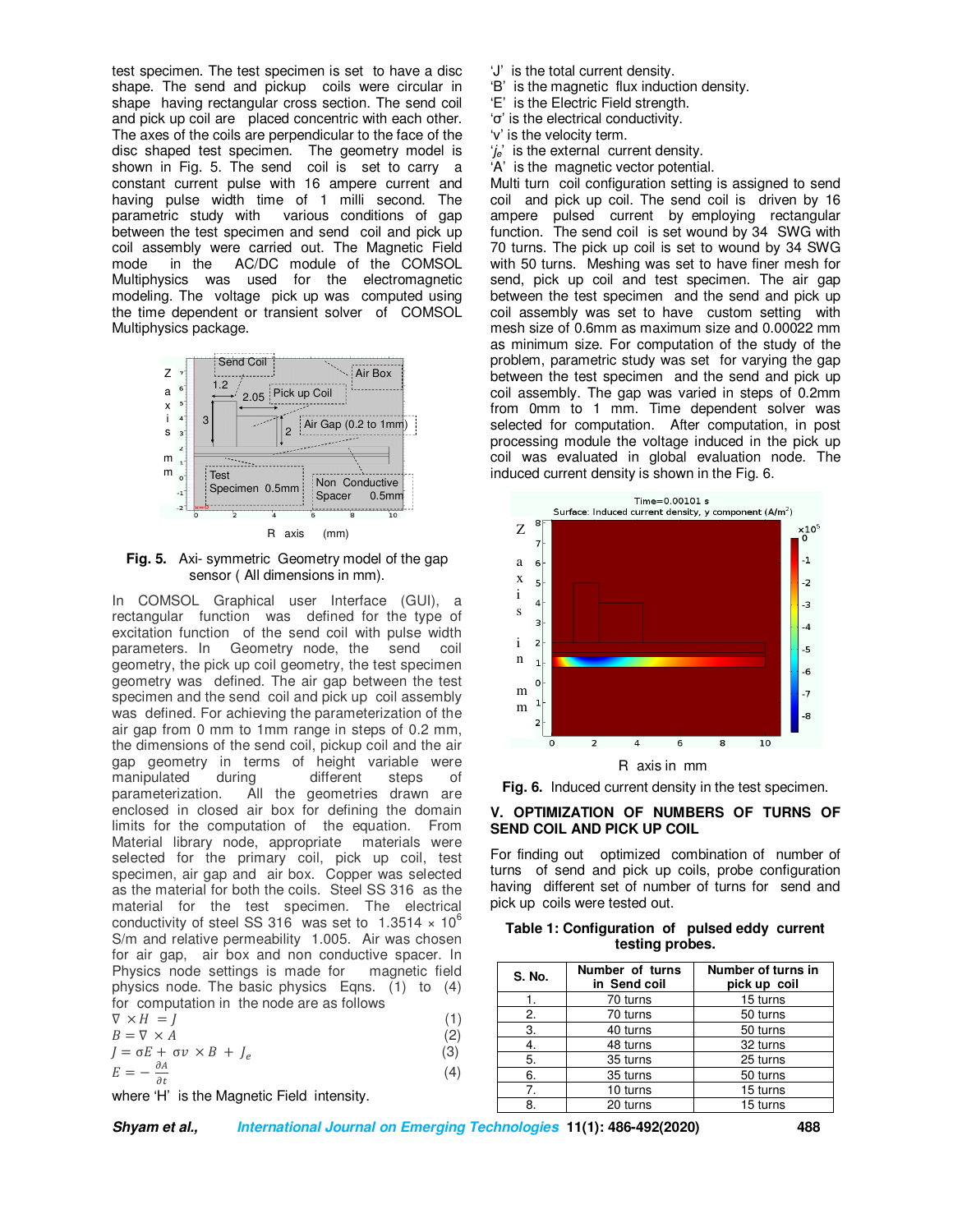The results of different case studies is shown below. The excitation current was set 16 amperes. The excitation pulse width was 1 millisecond. Fig. 7 shows the slope comparison for case studies between pulsed eddy current probes having different set of configuration each having different set of number of turns for send and pick up coils and probe configuration is shown in Table 1. The parametric study of slopes versus gap variation for the configuration having 10 turns in send coil and 15 turns in pick up coil is shown in Fig. 8.



**Fig. 7.** Slope comparison derived after simulating pulsed eddy current probes having different set of configuration each having different set of number of turns for send and pick up coils and probe configuration.

From the plots it was noticed that the phenomenon of Lift off point of Intersection is observable. At Lift off point of Intersection the slopes of the signal plots change with gap variation between the test specimen and the primary and pick up coil assembly. Simulation results show that slope angle versus gap variation curves have higher sensitivity with less number of send coil turns and pick up coil turns.





But pickup voltage in the pick up coil reduces with less number of turns. In juxtaposition, there is a limit to reduce the number of turns for send coil and pick up coil, as parasitic capacitance and inductance of the lead wires will dominate over impedance of the send coil and pick up coil. It requires to provide pre-amplifier to boost the signals. This may not be a viable option in hostile environment and as well as having constricted space.

## **VI. OPTIMIZATION OF AMPLITUDE EXCITATION CURRENT TO PULSED EDDY CURRENT PROBE**

For finding out optimized amplitude of excitation current, two PEC probes having configuration of 10 turns for Send coil and 15 turns for pick up coil and second probe having 48 turns for Send coil and 32 turns for pickup coil were modeled. Currents ranging from 30 amps to 0.1 amps was set as excitation current. The excitation pulse width was 1 millisecond. The electromagnetic modeling was carried out for 30 amperes, 20 amperes, 10 amperes, 5 amperes, 1 ampere, 0.5 ampere and 0.1 ampere. The results PEC probes having configuration of 10turns for Send coil and 15 turns for pick up coil are shown in Fig. 9.



**Fig. 9.** Parametric study of amplitude of current excitation with PEC probe having configuration of 10turns for Send coil and 15 turns for pick up coil.

The results PEC probes having configuration of 48 turns for Send coil and 32 turns for pick up coil are shown in Fig. 10. For probe having 10 turns Send coil turns and 15 turns pick up coil turns when excited with 1 ampere excitation pulse has shown higher sensitivity. For probe having 48 turns Send coil turns and 32 turns pick up coil turns when excited with 0.1 ampere excitation pulse has shown higher sensitivity. For the case of probe having 10 turns Send coil turns and 15 turns pick up coil turns, the eddy current density becomes too small to produce sufficient slope angle sensitivity for excitation current amplitudes less than 1 ampere. Where as the case for probe having 48 turns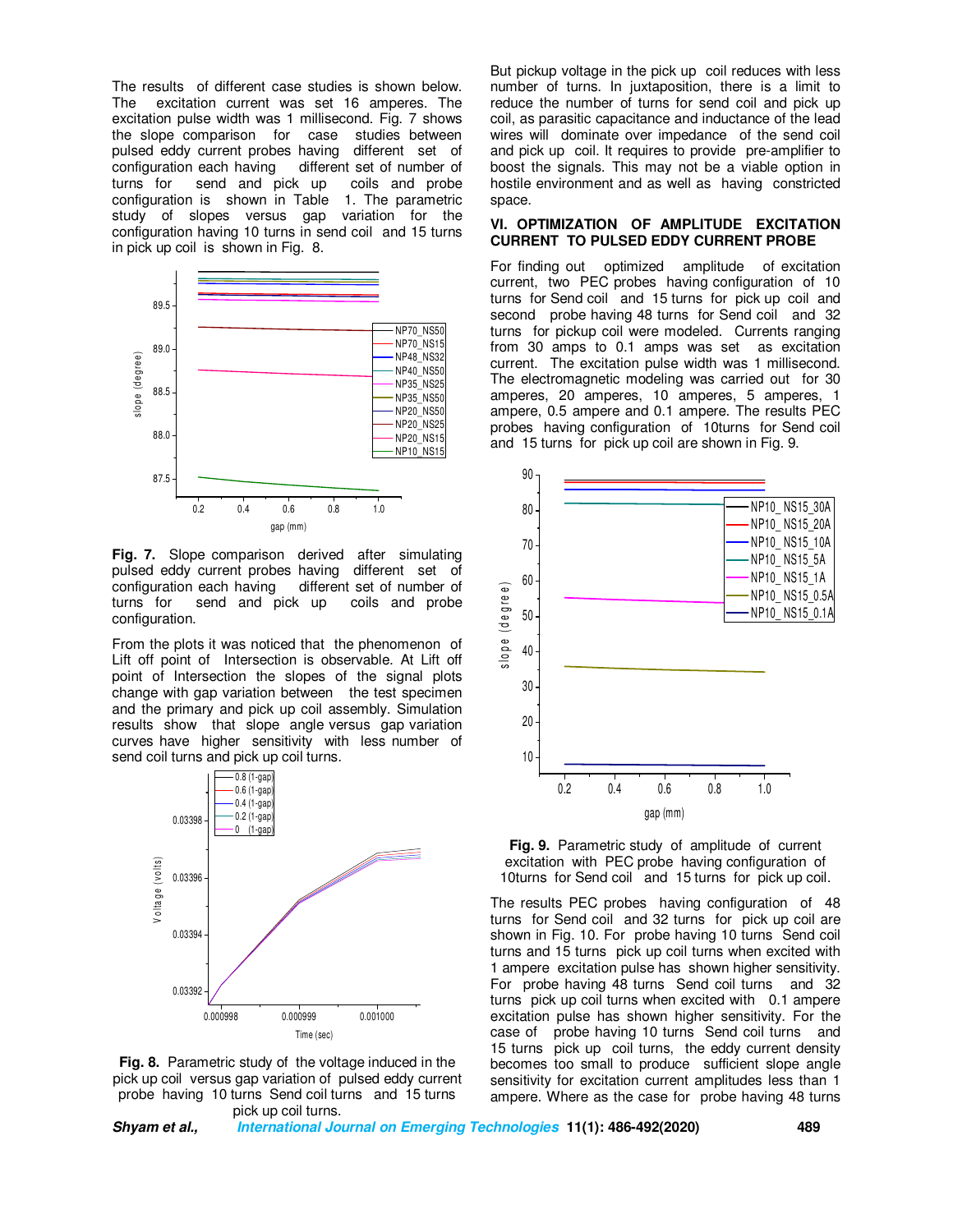Send coil turns and 32 turns pick up coil turns, higher number of turns of send coil and pick up coil produce higher eddy current density even at 0.1 ampere excitation amplitude and generate sufficient slope angle sensitivity.



**Fig. 10.** Parametric study of amplitude of current excitation with PEC probe having configuration of 48 turns for Send coil and 32 turns for pick up coil.

#### **VII. OPTIMIZATION OF PULSE WIDTH DURATION TO PULSED EDDY CURRENT PROBE**

For finding out optimized pulse width of excitation current , two probe configuration having 10 turns send coil turns and 15 turns pick up coil turns and second probe having 48 turns send coil turns and 32 turns pick up coil turns were modeled. Excitation current was set for 1 ampere.





The excitation pulse width were set 5 milliseconds, 1 millisecond, 0.5 millisecond, 0.25 millisecond and 0.1 millisecond. The results of PEC probe having 10 turns Send coil turns and 15 turns pick up coil turns is shown in Fig. 11. The results of PEC probe having 48 turns Send coil turns and 32 turns pick coil turns is shown in Fig. 12. For both the cases of a) probe having 10turns Send coil turns and 15 turns pick up coil turns and b) probe having 48 turns Send coil turns and 32 turns pick up coil turns it was observed that excitation current pulse having around 1 millisecond pulse width shows better slope angle millisecond pulse width shows better slope angle sensitivity. Lower pulse width of current produce sensitivity. Lower pulse width<br>dominant higher frequency components. Higher frequency components produce higher surface density on the test specimen. Thus higher slope angle sensitivity. However, there is a trade off as the rate of rise of current is limited by inherent inductance of the send coil.



**Fig. 12.** Parametric study of pulse width of current excitation with PEC probe having configuration of 48 turns for Send coil and 32 turns for pick up coil.

## **VIII. STUDY OF RATE OF RISE OF CURRENT EXCITATION PULSE TO PULSED EDDY CURRENT PROBE**

The effect of rate of rise of current excitation pulse was studied by electromagnetic modeling. The slope comparison of pulsed eddy current probe having 10 turns Send coil and 15 turns pick up coil with excitation current of 1 ampere was carried out for rate of change of current having smoothing factor of 0.0008 (0.0000636sec for 1 ampere step change in pulse amplitude) and smoothing factor of 0.0002. The results are shown in Figs. 13 and 14. Higher slew rate of current produces higher slope angle sensitivity. Higher slew rate produces a higher amplitude for all frequency components in excitation pulse. This generates higher surface eddy current density and produces higher slope angle sensitivity.

**Shyam et al., International Journal on Emerging Technologies 11(1): 486-492(2020) 490**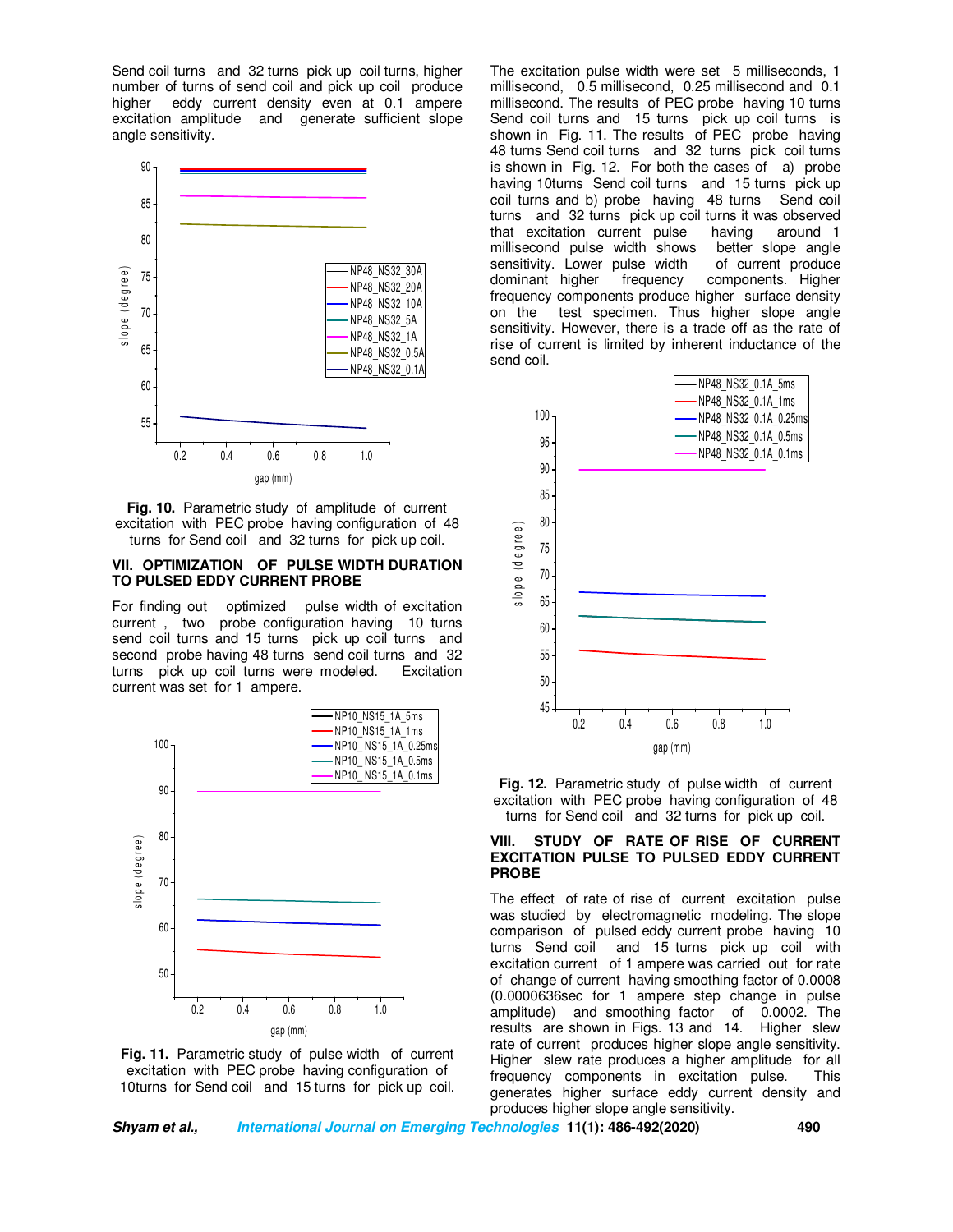

**Fig. 13.** Effect rate of change of current Smoothing factor (0.0008) 0.0000636sec for 1 ampere pulse amplitude for pulsed eddy current probes having 10 turns Send coil turns and 15 turns pick up coil turns and pulse width 5 milli seconds.



**Fig. 14.** Effect rate of change of current Smoothing factor (0.0002) 0.00001 sec for 1 ampere pulse amplitude for pulsed eddy current probes having 10turns Send coil turns and 15 turns pick up coil turns and pulse width 5 milli seconds

#### **IX. CONCLUSION**

The number of turns for send coil and pick up coil of the PEC probe were optimized. The observation was that the slope angle sensitivity versus gap variation increases with less number of send coil turns and pick up coil turns. At the same time pickup voltage also reduces with less number of turns. There is a limit to reduce the number of turns for send coil and pick up coil, as parasitic capacitance and inductance of the lead wires will dominate over impedance of the send coil and pick up coil. Further pre-amplifier has to be

connected to boost the signals. This option may not be possible for the case, where space constraints exists. The excitation current amplitude was optimized. It was observed that for probe having 10 turns Send coil turns and 15 turns pick up coil turns 1 ampere excitation pulse shown higher sensitivity. The eddy current density becomes too small to produce sufficient slope angle sensitivity for excitation current amplitudes less than 1 ampere. It was observed that for probe having 48 turns Send coil turns and 32 turns pick up coil turns 0.1 ampere excitation pulse shown higher sensitivity. Higher number of turns of send coil and pick up coil produce higher eddy current density even at 0.1 ampere excitation amplitude and generate sufficient slope angle sensitivity. The excitation current pulse width was optimized. It was observed that for probe having 10 turns send coil turns and 15 turns pick up coil turns and 48 turns send coil turns and 32 turns pick up coil turns around 1 millisecond pulse width shows better slope angle sensitivity. Lower pulse width of current produce higher frequency components. Higher frequency components produce higher surface eddy current density on the test specimen. Thus higher slope angle sensitivity. There is a trade off as the rate of rise of current is limited by inherent inductance of the send coil. The slew rate of excitation current pulse was optimized. It was observed that the higher slew rate of current produces higher slope angle sensitivity. The higher slew rate produces a higher amplitude for all frequency components in excitation pulse. This generates higher surface eddy current density and produces higher slope angle sensitivity. In the modeling factors like lead cable inductance and capacitance were not considered.

## **X. FUTURE SCOPE**

Based on the modeling results, fabrication of the pulsed eddy current testing sensor and experimental trials will be carried out in mock setup. The effect of parasitic capacitance and inductance of the lead wires on the probe performance will be evaluated. Further performance tests will be planned to carried out in high temperature conditions.

**Conflict of Interest.** The above said published work is purely academic in nature carried out in BARC, India and is published without any intend to promote any commercial interests.

#### **ACKNOWLEDGMENT**

The authors are thankful for encouraging this research work to Associate director, Reactor Design & Development Group, Bhabha Atomic Research Centre and members of steering committee of DAE-CEA collaborative framework on JHR.

## **REFERENCES**

[1]. Mandache, C., & Lefebvre, J. H. V. (2006). Transient and harmonic eddy currents: Lift-off point of intersection. *NDT & E International*, *39*(1), 57-60. [2]. Ibrahim, E. F., & Winegar, J. E. (1973). Development of an air gauge for measuring in-reactor creep of tubular specimens. *Journal of Physics E: Scientific Instruments*, *6*(9), 884-888.

**Shyam et al., International Journal on Emerging Technologies 11(1): 486-492(2020) 491**